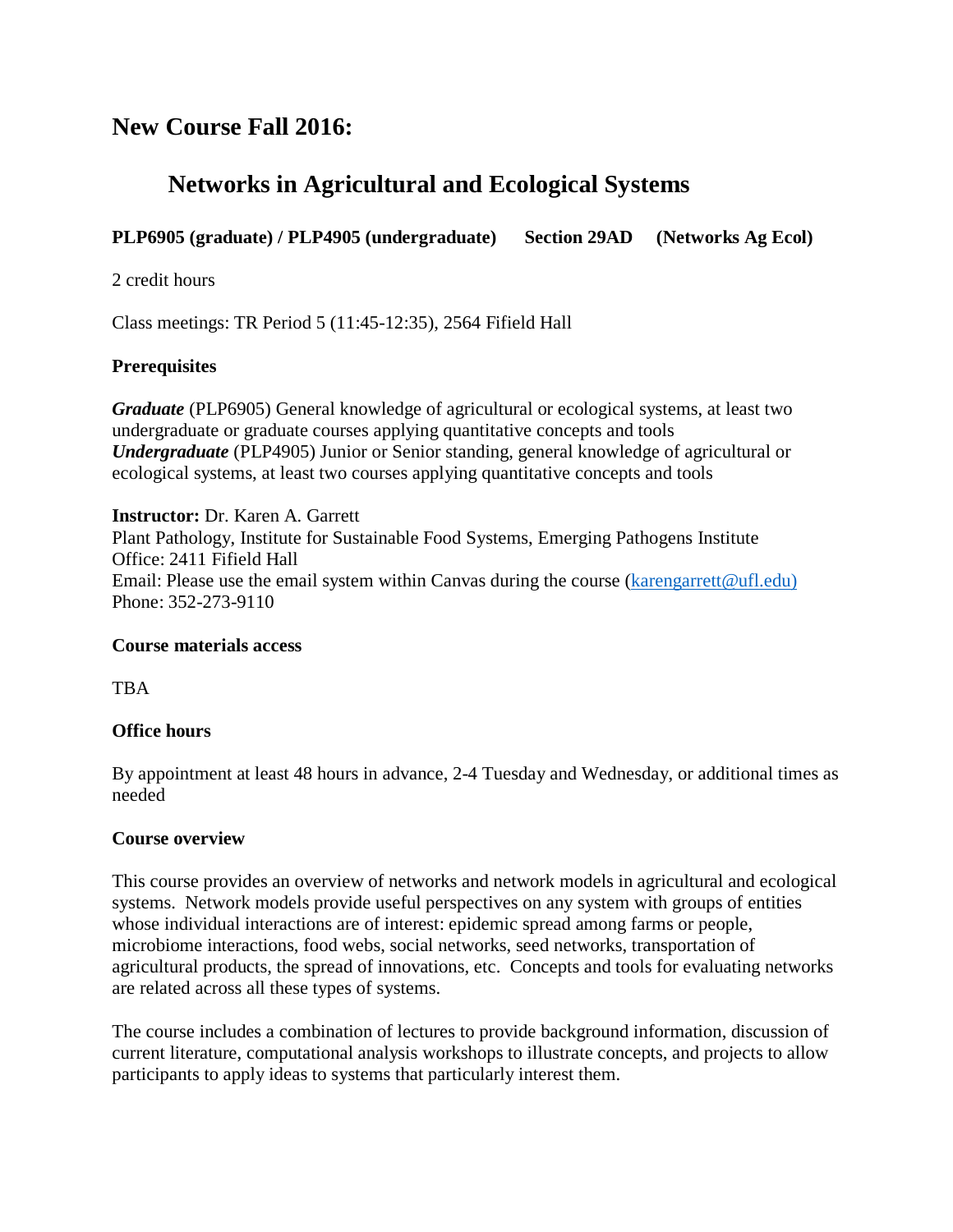The course emphasizes concepts and use of existing tools, while at the same time it will offer a basis for the development of new tools for participants interested in further steps.

### **Course learning objectives**

Participants who have completed this course will be able to…

- $\triangleleft$  explain how networks are defined and applied in agriculture and ecology
- $\triangle$  broadly understand and discuss journal articles describing networks in these systems
- evaluate dynamic networks and study processes in networks
- $\bullet$  collect data for characterizing networks and testing the fit of network models
- $\triangle$  apply network models to ask questions about their own systems using R

**Course outline** (as of August 8, 2016 – subject to change)

|            | Tues: generally a short lecture and   | <b>Thurs:</b> generally a short lecture and a |
|------------|---------------------------------------|-----------------------------------------------|
|            | discussion of a paper                 | workshop for applications in R                |
| Aug 23,25  | Introduction to course and to         | Intro to R                                    |
|            | networks                              |                                               |
| Aug 30,    | Networks and adjacency matrices       | Matrices in R                                 |
| Sep 1      |                                       |                                               |
| Sep 6, 8   | Epidemic networks                     | Networks in R                                 |
| Sep 13, 15 | Network motifs                        | Simulating network structures                 |
| Sep 20, 22 | Agent-based modeling                  | Agent-based model examples                    |
| Sep 27, 29 | Innovation networks                   | Microbiome networks                           |
| Oct 4, 6   | Decision-making networks              | Genes in networks                             |
| Oct 11, 13 | Social networks                       | Evaluating social networks                    |
| Oct 18, 20 | <b>Project proposal presentations</b> | <b>Project proposal presentations</b>         |
| Oct 25, 27 | Exponential random graph models       | Fitting statistical models to networks        |
| Nov $1, 3$ | Transport networks                    | Stored grain network example                  |
| Nov 8, 10  | Scaling development impacts           | Seed system example                           |
| Nov 15,    | Network optimization                  | Network optimization example analysis         |
| 17         |                                       |                                               |
| Nov 22,    | Complex adaptive systems              | <b>Thanksgiving vacation</b>                  |
| 24         |                                       |                                               |
| Nov 29,    | Topic: participant choice             | <b>Final project presentations</b>            |
| Dec 1      |                                       |                                               |
| Dec 6      | <b>Final project presentations</b>    |                                               |

The written project proposals will be due Oct 21, and written final projects will be due Dec 7. Every day late will result in 10% reduction in the grade for that assignment.

#### **Grading**

*Undergraduates*

20% Class discussions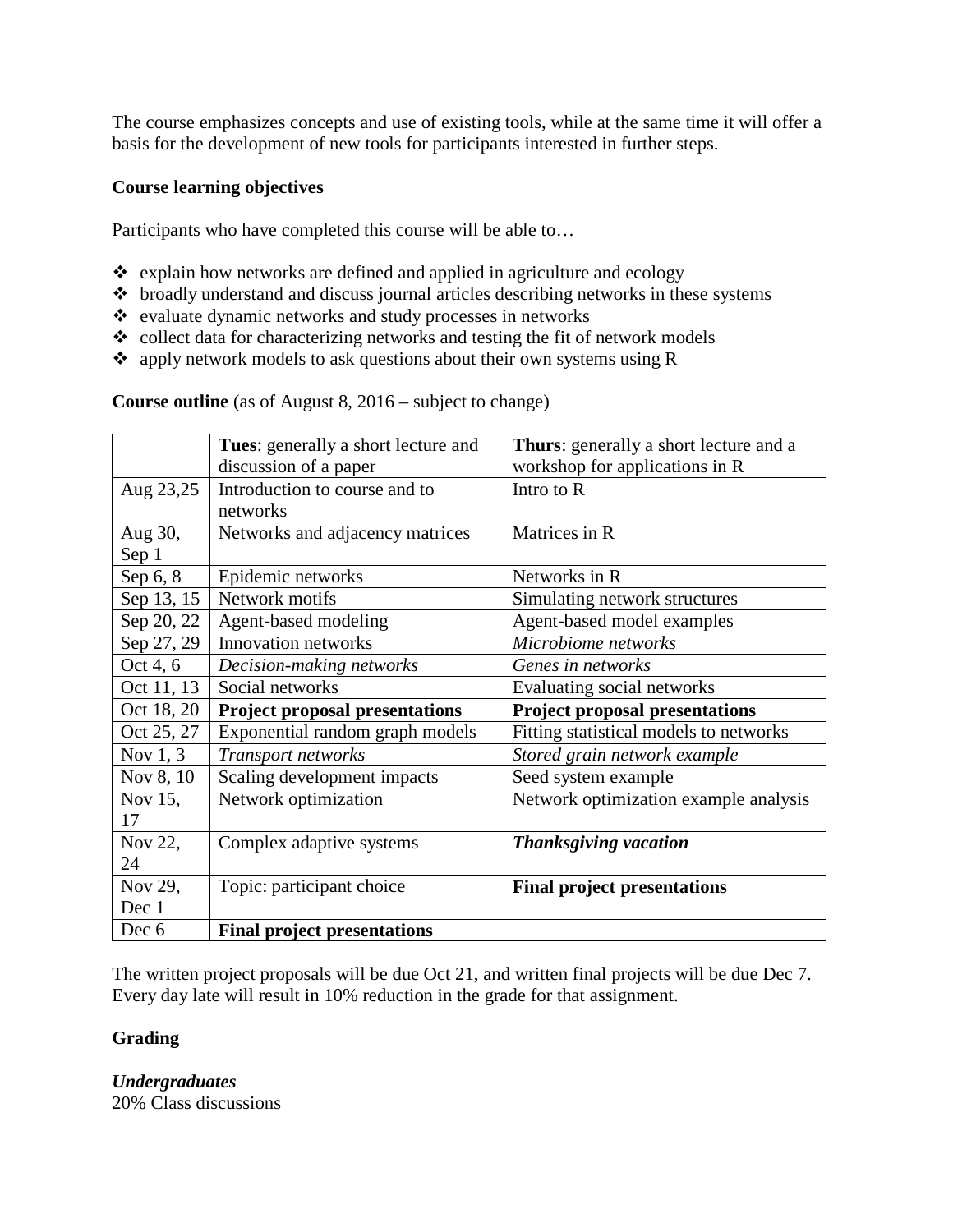20% Weekly quizzes 25% Project proposal 35% Final project

#### *Graduates*

20% Class discussions 20% Weekly quizzes 20% Project proposal 10% Journal article presentation and discussion 30% Final project

Brief quizzes are given most weeks, to help participants keep up with the course material. The lowest three quiz scores will be dropped from the grade, so there is no option to make up quizzes.

The project proposal will give students an opportunity to show how they can apply the course concepts and tools to an area of particular interest to them.

Each participant signed up for graduate credit will lead a journal article discussion for the group.

Final projects will be presented and discussed in the class. The final project will be more extensive for graduate credit.

If the grade on an assignment appears incorrect, the process for requesting reconsideration of the grade is to prepare a written statement describing where the error lies, to be turned into the instructor within one week of receiving the grade.

Grades and Grade Points: For information on current UF policies for assigning grade points, see <https://catalog.ufl.edu/ugrad/current/regulations/info/grades.aspx>

*Grading scale:* 94-100 A; 90-93 A-; 87-89 B+; 84-86 B; 80-83 B-; 77-79 C+; 74-76 C; 70-73 C-; 67-69 D+; 64-66 D; 60-63 D-

#### **Required course materials**

There is no required textbook for this course. Journal articles for discussion will be provided to the class. The journal articles will be chosen in discussion with the participants who will be leading discussions, to represent the general topics in the schedule above.

Participants might be interested in the following book for reference, which provides much more information about general network applications than will be covered in this course. Newman, M. 2010. Networks: An Introduction. Oxford University Press.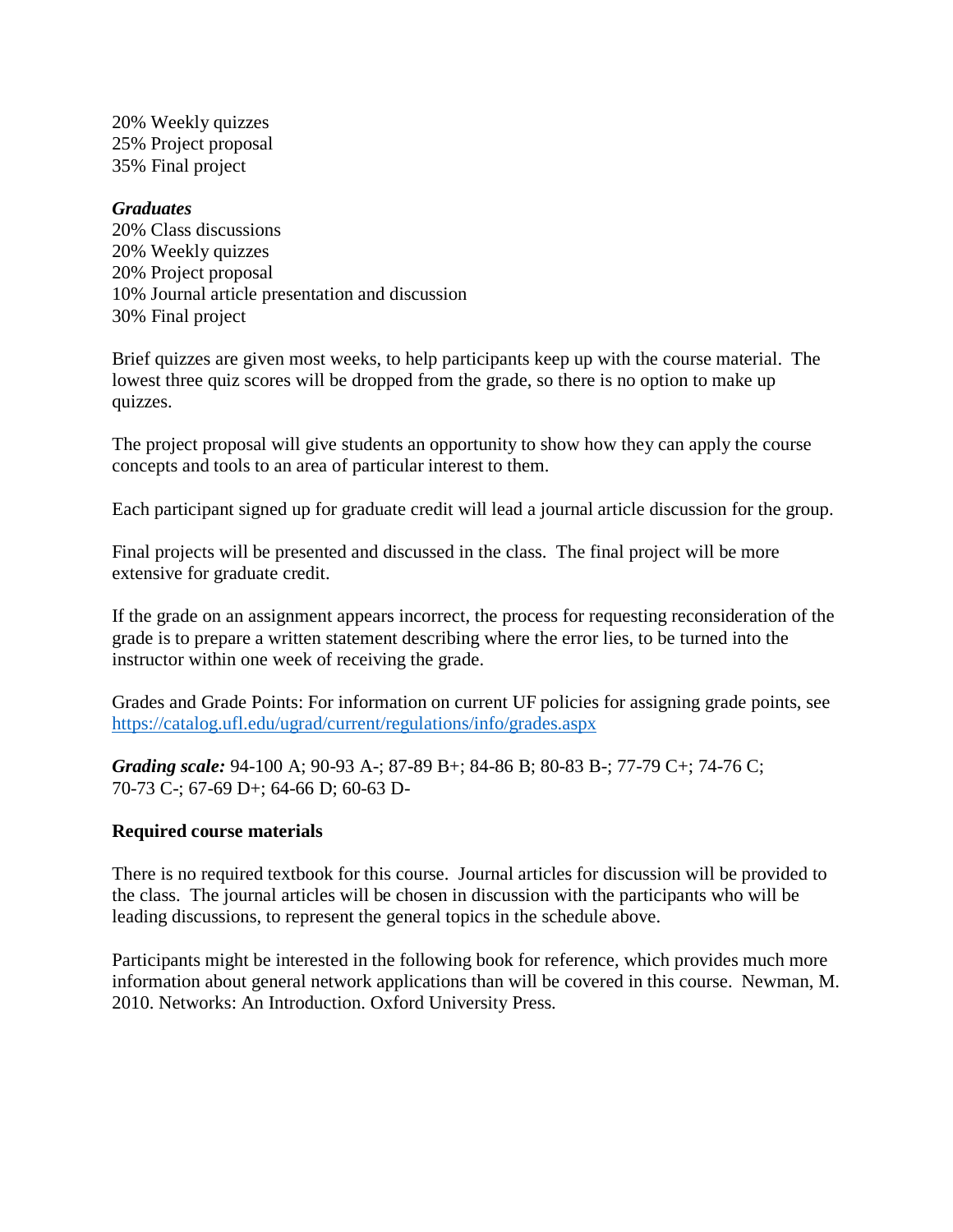#### **Garrett teaching philosophy**

I think of teaching as a process that occurs in a network (of course). An individual could create a pretty good learning experience by finding a good set of books and papers on a topic, and trying out some R code on their own. However, this course is designed to offer a fuller experience and more efficient learning by linking participants to key literature, to relevant R packages, and to each other and the instructor through discussions and feedback. Engaging with a group of people interested in a topic can also be a lot of fun and boost creativity.

The course is designed to support participants in engaging with projects, rather than emphasizing testing. The quizzes are intended to provide some structure to help keep people up to date and engaged in the discussions. Most of the course activities will engage knowledge and creativity in developing projects. I will work to help each student develop a project that they will find useful in their current or future research.

#### **Attendance and make-up policies**

This is a synchronous course, to make the most of interactions among participants. Discussion among course participants is an important part of the learning experience, so attendance is required. Three course meetings can be missed without explanation (with the exception of dates when the participant has a particular responsibility, such as leading discussions or presenting). Please alert the instructor if there is a serious health problem or other emergency.

Requirements for class attendance and make-up exams, assignments and other work are consistent with university policies that can be found at: [https://catalog.ufl.edu/ugrad/current/regulations/info/attendance.aspx.](https://catalog.ufl.edu/ugrad/current/regulations/info/attendance.aspx)

## **Accommodations for Students with Disabilities**

The Disability Resource Center coordinates the needed accommodations of students with disabilities. This includes registering disabilities, recommending academic accommodations within the classroom, accessing special adaptive computer equipment, providing interpretation services and mediating faculty-student disability related issues. Students should first register with the Disability Resource Center at 0001 Reid Hall, 352-392-8565, www.dso.ufl.edu/drc/ and provide appropriate documentation.

#### **On-line course evaluation**

For this course, we will also ask students to anonymously provide some more specific recommendations for making the course as useful and interesting as possible, in both a mid-term survey and a final survey. This will be in addition to the general UF course assessment.

UF Policy: Student assessment of instruction is an important part of efforts to improve teaching and learning. At the end of the semester, students are expected to provide feedback on the quality of instruction in this course using a standard set of university and college criteria. These evaluations are conducted online at [https://evaluations.ufl.edu.](https://evaluations.ufl.edu/) Evaluations are typically open for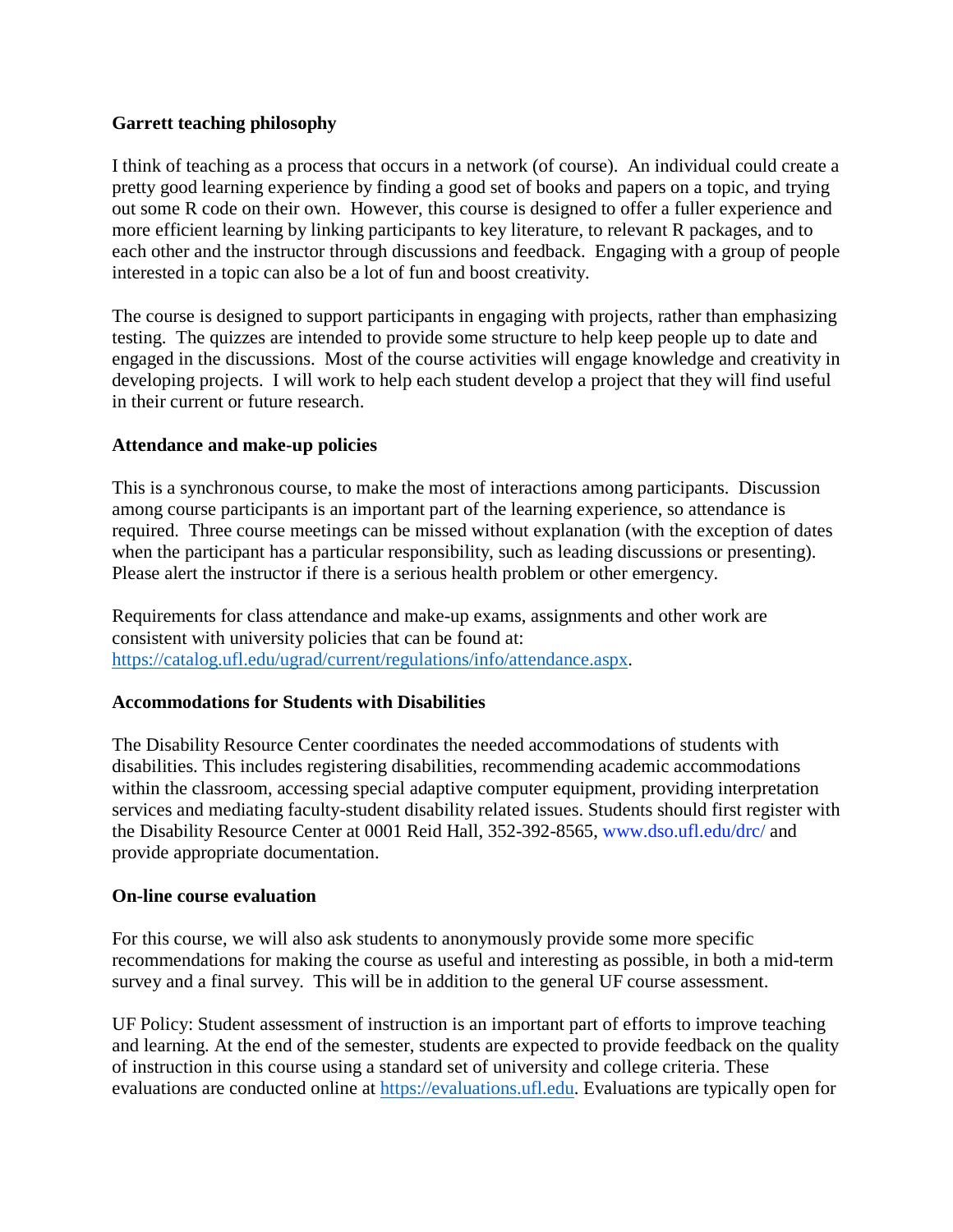students to complete during the last two or three weeks of the semester; students will be notified of the specific times when they are open. Summary results of these assessments are available to students at [https://evaluations.ufl.edu/results.](https://evaluations.ufl.edu/results)

# **Materials and supplies fees**

None

# **UF Policy on Academic Honesty**

As a student at the University of Florida, you have committed yourself to uphold the Honor Code, which includes the following pledge: "We, the members of the University of Florida community, pledge to hold ourselves and our peers to the highest standards of honesty and integrity." You are expected to exhibit behavior consistent with this commitment to the UF academic community, and on all work submitted for credit at the University of Florida, the following pledge is either required or implied: "On my honor, I have neither given nor received unauthorized aid in doing this assignment." It is assumed that you will complete all work independently in each course unless the instructor provides explicit permission for you to collaborate on course tasks (e.g. assignments, papers, quizzes, exams). Furthermore, as part of your obligation to uphold the Honor Code, you should report any condition that facilitates academic misconduct to appropriate personnel. It is your individual responsibility to know and comply with all university policies and procedures regarding academic integrity and the Student Honor Code. Violations of the Honor Code at the University of Florida will not be tolerated. Violations will be reported to the Dean of Students Office for consideration of disciplinary action. For more information regarding the Student Honor Code, please see: [http://www.dso.ufl.edu/sccr/process/student-conduct-honor-code.](http://www.dso.ufl.edu/sccr/process/student-conduct-honor-code)

# **UF Policy on Software Use**

All faculty, staff and students of the university are required and expected to obey the laws and legal agreements governing software use. Failure to do so can lead to monetary damages and/or criminal penalties for the individual violator. Because such violations are also against university policies and rules, disciplinary action will be taken as appropriate.

## **Campus helping resources**

The university's counseling resources are available for students experiencing personal problems that interfere with their general well-being and/or academic performance. The Counseling & Wellness Center provides confidential counseling services at no cost for students that are currently enrolled with the university.

- University Counseling & Wellness Center, 3190 Radio Road, 352-392-1575, [www.counseling.ufl.edu/cwc/](http://www.counseling.ufl.edu/cwc/)
	- **Counseling Services**
	- Groups and Workshops
	- Outreach and Consultation